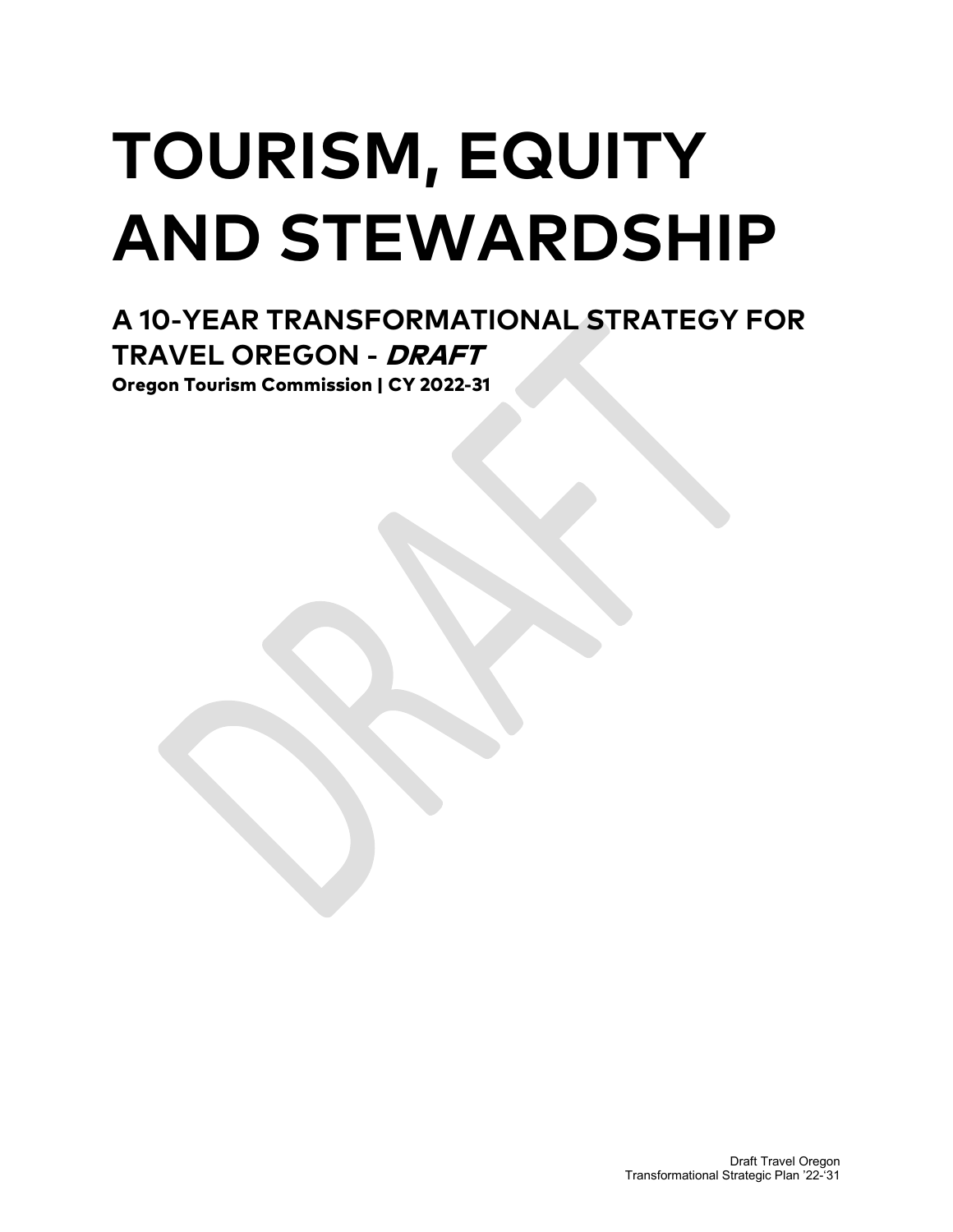### TABLE OF CONTENTS

- 1 Land Acknowledgement
- 2 CEO Foreword
- 2 About Travel Oregon

### 4 Key Terms

#### 6 What is the Transformational Strategy?

- Racial Equity Outcomes
- Vision
- Mission
- Core Values
- Lenses

### 9 Why this Strategy?

10 Key Performance Initiatives

### 10 Objectives

- Equity
- Recognition
- Experiences
- Environment

### 15 How Will the Strategy Move Forward?

### 15 Conclusion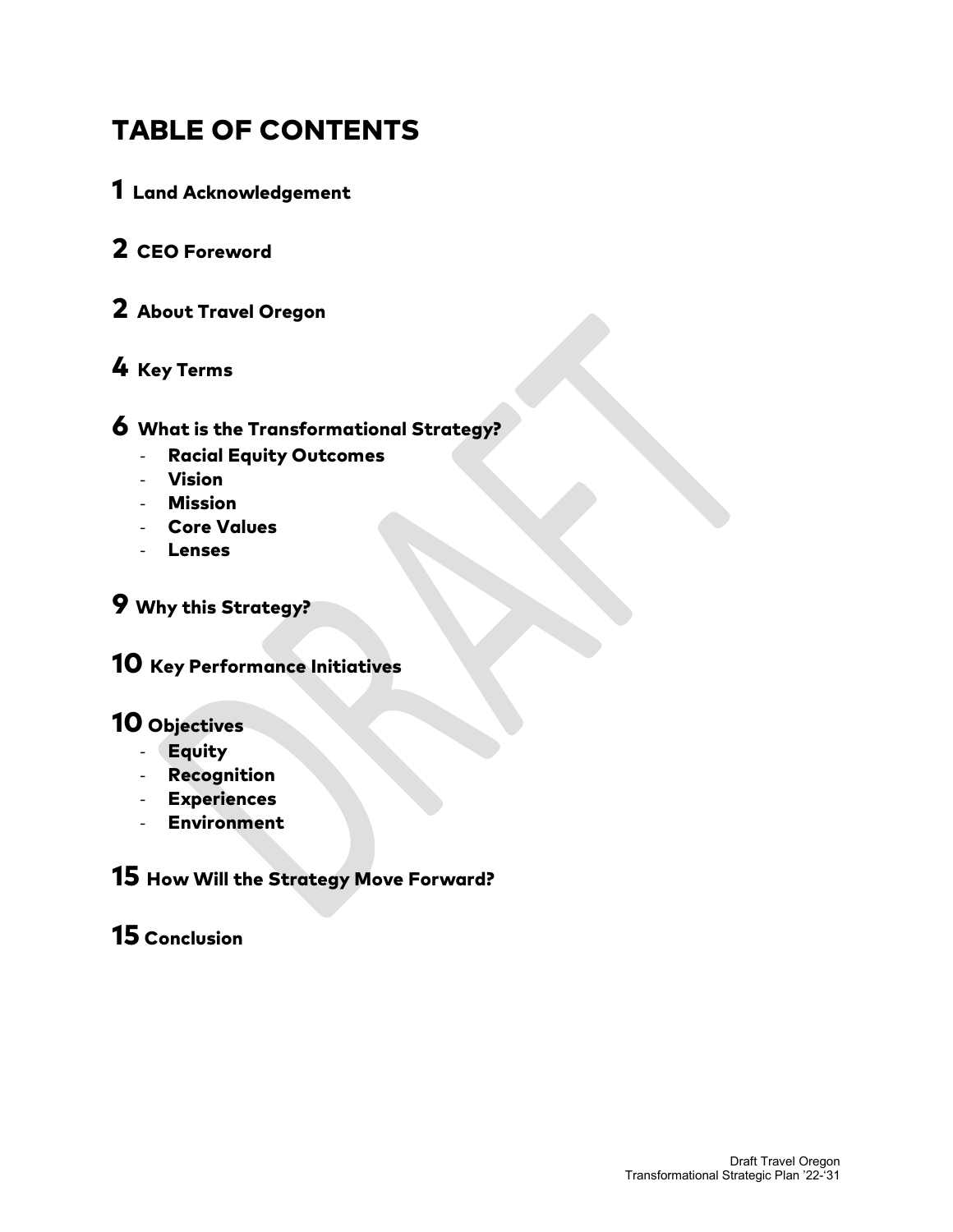# LAND ACKNOWLEDGEMENT

As we, Travel Oregon, carry out our work to create statewide equity, stewardship and well-being, we pause with gratitude and acknowledge the many tribes and bands who call Oregon their ancestral territory, including: Burns Paiute; Confederated Tribes of Coos, Lower Umpqua and Siuslaw; Confederated Tribes of Cow Creek Lower Band of Umpqua; Confederated Tribes of Grand Ronde; Confederated Tribes of Siletz Indians; Confederated Tribes of Warm Springs; Confederated Tribes of Umatilla Indian Reservation; Coquille Tribe; and Klamath Tribes. We honor the ongoing relationship between the land, plants, animals and people indigenous to this place we now call Oregon. We recognize the continued sovereignty of the nine federally recognized tribes who have ties to this place and thank them for continuing to teach us how we might all be here together.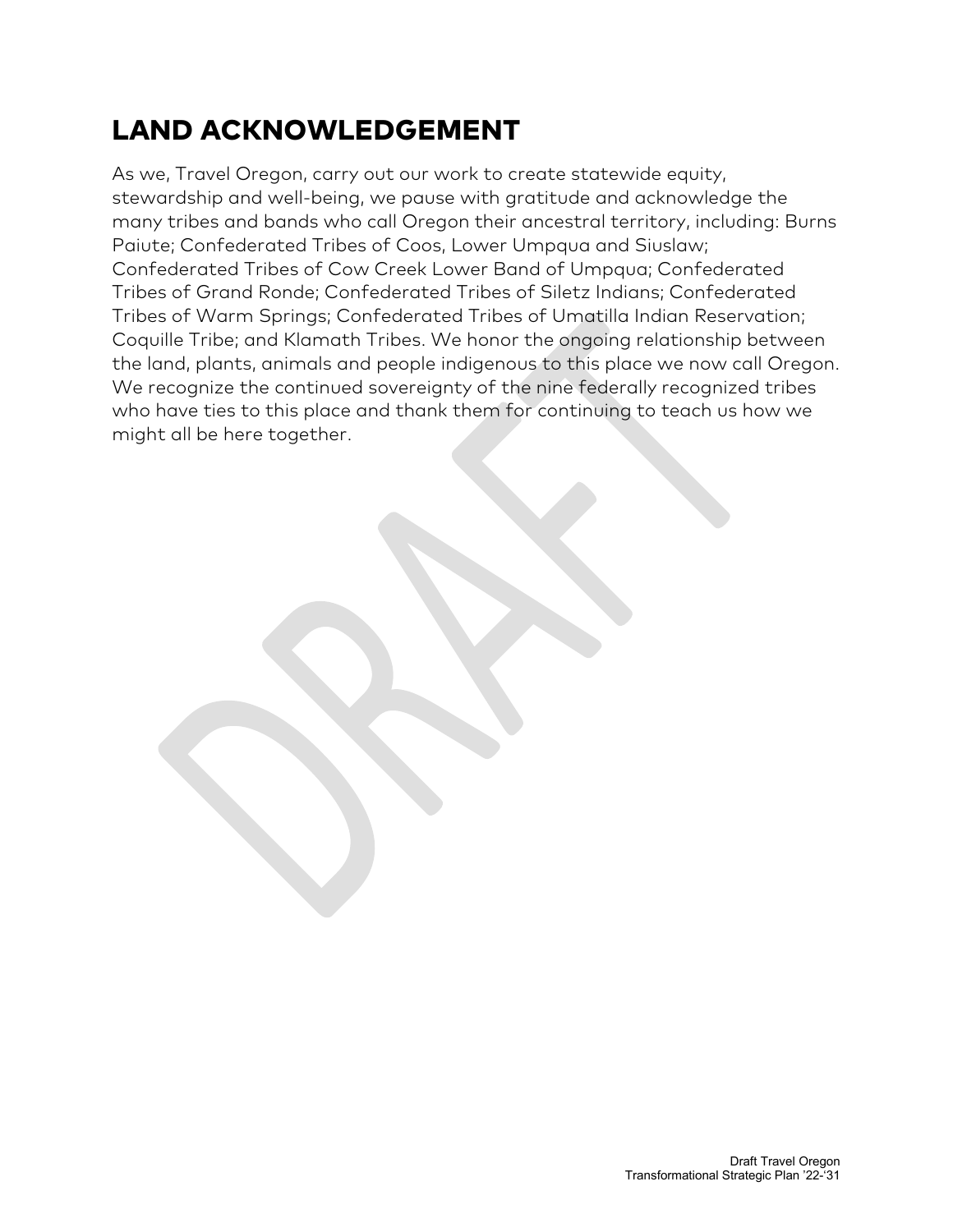# CEO FOREWORD

In early 2021, in response to a tourism economy facing continuing challenges brought on by the COVID-19 pandemic, climate crisis and more, Travel Oregon set out to transform the role of tourism in Oregon. We understood that true recovery doesn't mean a return to the way things were. It means pushing ourselves to find creative and meaningful ways to re-grow, turning loss and uncertainty into an opportunity to come back stronger than ever. We knew that without addressing the needs of all Oregonians and without having systems in place to support our industry when facing social or environmental impacts, we wouldn't have optimized the opportunity the pandemic gave us to pause, reflect, listen and then transform our work. If the last two years have taught us anything, it is that we must be nimble, perseverant, and ready to learn and grow.

Our transformational strategy is the culmination of hours spent in enriching conversations with tourism industry and agency partners, as well as BIPOC communities impacted by the tourism industry. The input and guidance shared was invaluable in helping us reimagine the role and responsibility that the tourism industry has in shaping Oregon's future and was vital in forming the foundation of this strategy that will guide our work over the next ten years.

-Todd Davidson, CEO, Travel Oregon

# ABOUT TRAVEL OREGON

The Oregon Tourism Commission (OTC), doing business as Travel Oregon was formed in 1995 and granted semi-independent agency status in 2003 by the Oregon state legislature. Funded by the 1.5% statewide transient lodging tax, Travel Oregon carries out statewide work as the official destination management organization— directly investing 30% into Oregon's tourism industry and communities through the dedicated Regional Cooperative Tourism Program and competitive grants program.

A nine-member board of commissioners, including three tourism promotion representatives, five lodging representatives and one public-at-large representative (ORS 284.107), are appointed by the governor to oversee the agency and approve the budget and strategic plan that directs the actions of the Travel Oregon staff.

The original legislative findings outlined below from Chapters 284 and 320 of the Oregon Revised Statutes, which created the OTC over 25 years ago, remain ever-present and guide the transformational strategy: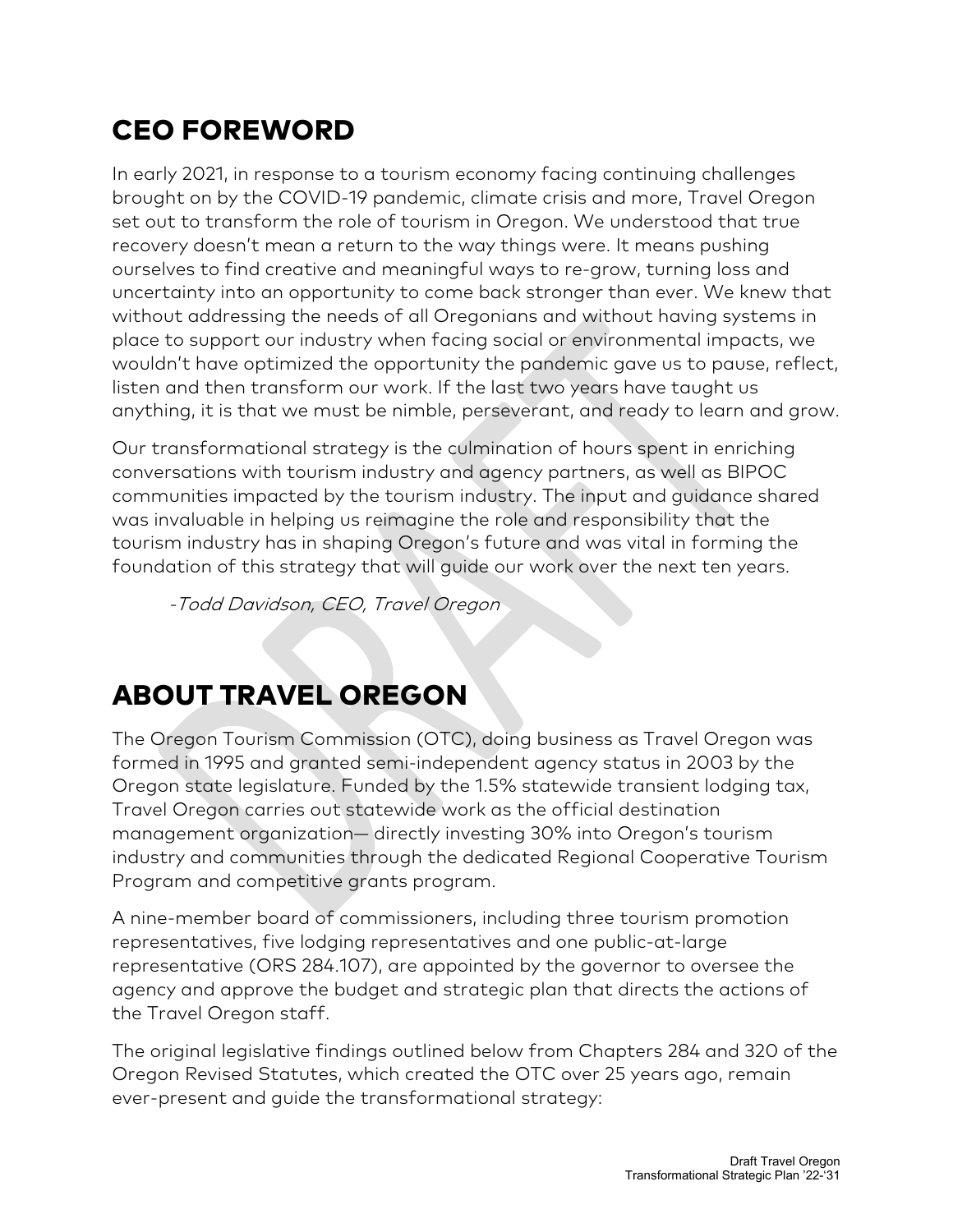(1) Travel and recreation industries are important to the State of Oregon as a whole, and the health of these industries affects the well-being of all Oregonians.

 (2) Tourist facilities and attractions serve the recreational and cultural needs of both visitors and residents.

 (3) It is in the public interest to encourage the orderly growth and development of nonpolluting, labor-intensive industries such as tourism within the state.

 (4) The travel and recreation industries have become increasingly important to the economic growth of the state and will become more important in the future because of increased leisure time and declining employment opportunities in other traditional Oregon industries.

 (5) State involvement in tourism, recreational and cultural activities needs to be better coordinated to respond effectively to state interests and, where appropriate, to meet the needs of local governments and the private sector.

 (6) There is a need to encourage communication, partnership and cooperation between the public and private sectors of the industry to promote orderly growth and implementation of statewide objectives.

 (7) It is desirable that there be an agency in state government to act in matters pertaining to public relations.

 (8) It is in the public interest to promote quality, integrity and reliability in all tourism and tourism related services and in information offered to visitors to the State of Oregon.

 (9) Oregonians want to preserve the historical and cultural foundations of the state as a living part of community life and development and to insure future generations and visitors the opportunity to appreciate and enjoy the rich heritage of Oregon.

 (10) Planning and promotion of tourism and recreation should be compatible with other state interests in energy development and conservation, environmental protection, transportation and the judicious use of natural resources.

 (11) It is in the best interest of the nation and the tourism and recreation industries to proceed in an orderly fashion toward the development of a promotional program for advancing and enhancing tourism in the state.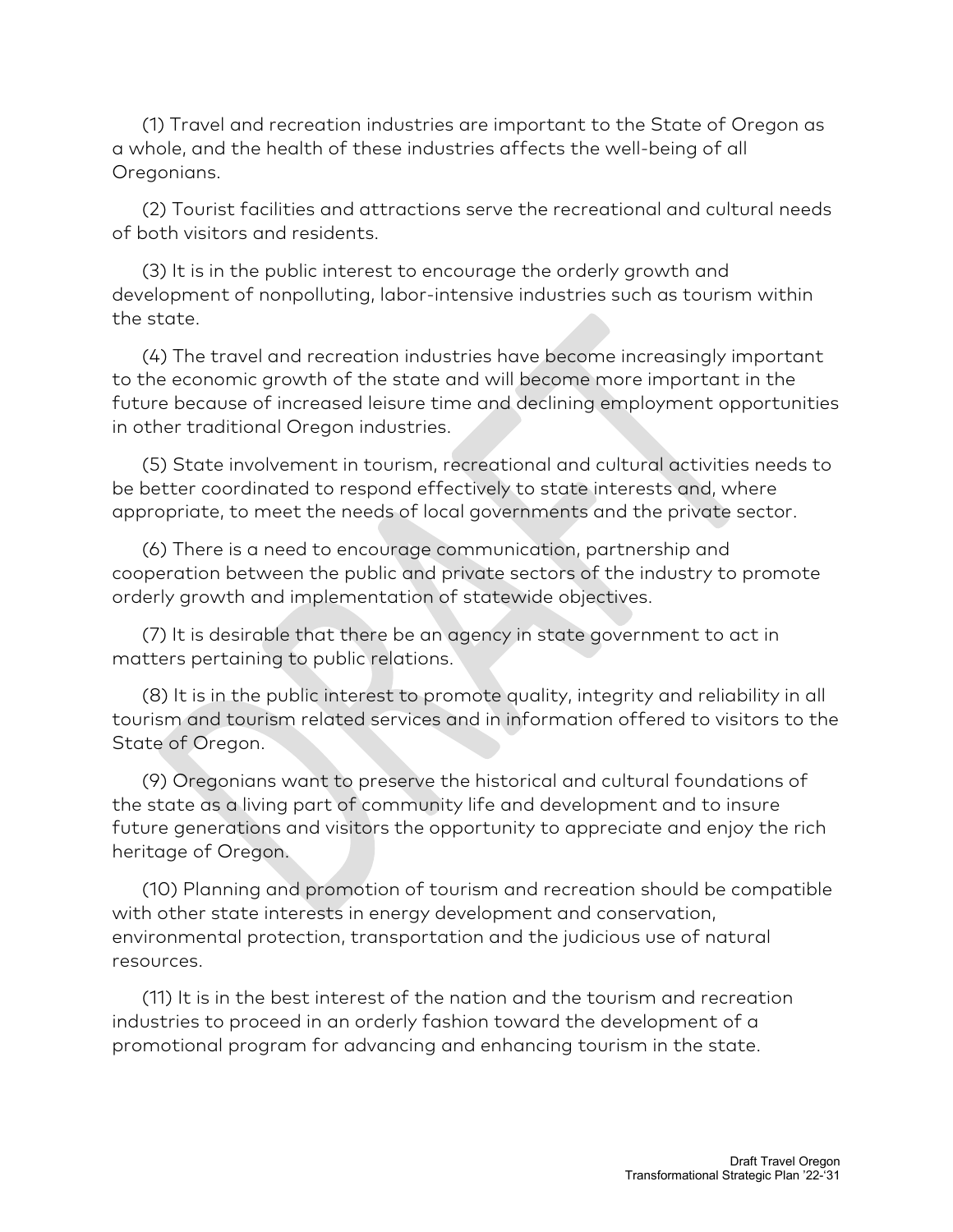# KEY TERMS

Throughout this transformational strategy we use terms that may be new to some of our stakeholders. These terms have been chosen with intention helping us set the foundation of what this strategy means to us. We value a shared understanding of these key terms and invite our stakeholders to use them alongside us.

BIPOC – An acronym for Black, Indigenous, and people of color. Founders of The BIPOC Project use the term to "highlight the unique relationship to Whiteness that Indigenous and Black (African Americans) people have, which shapes the experiences of and relationship to white supremacy for all people of color within a U.S. context."[1](#page-5-0)

Destination management organization (DMO) – The agency responsible for coordinating the processes where almost all aspects of a destination are managed, including promotional efforts, local resources, accommodation, activities, events, environmental concerns, tourist attractions and transportation<sup>[2](#page-5-1)</sup>.

Destination stewardship – A holistic approach to destination management that seeks to balance and meet the economic, environmental, and social/cultural needs of a destination, ensuring active engagement with residents and tourism stakeholders.

Equity – Acknowledges that not all people, or all communities, are starting from the same place due to historic and current systems of oppression. Equity is the effort to provide different levels of support based on an individual's or group's needs in order to achieve fairness in outcomes.[3](#page-5-2)

Marginalized communities – Includes vulnerable, oppressed or underrepresented groups of people. These might include people of different races and ethnicities (as compared to the majority population in that region), low-income individuals, the unhoused, youth, seniors, indigenous people, LGBTQIA+, families that have experienced [domestic violence](https://doi.org/10.1007/978-94-007-0753-5_3357) or [child](https://doi.org/10.1007/978-94-007-0753-5_100457)  [maltreatment](https://doi.org/10.1007/978-94-007-0753-5_100457) and people with disabilities.

Racial equity – Means closing the gaps so that race can no longer predict any person's success, which simultaneously improves outcomes for all.<sup>[4](#page-5-3)</sup>

<span id="page-5-0"></span><sup>1</sup> https://www.thebipocproject.org/

<span id="page-5-1"></span><sup>2</sup> https://www.revfine.com/destination-management/

<span id="page-5-2"></span><sup>3</sup> https://www.oregon.gov/oem/equity/Documents/Oregon\_DEI\_Action\_Plan\_2021.pdf

<span id="page-5-3"></span><sup>&</sup>lt;sup>4</sup> Ibid.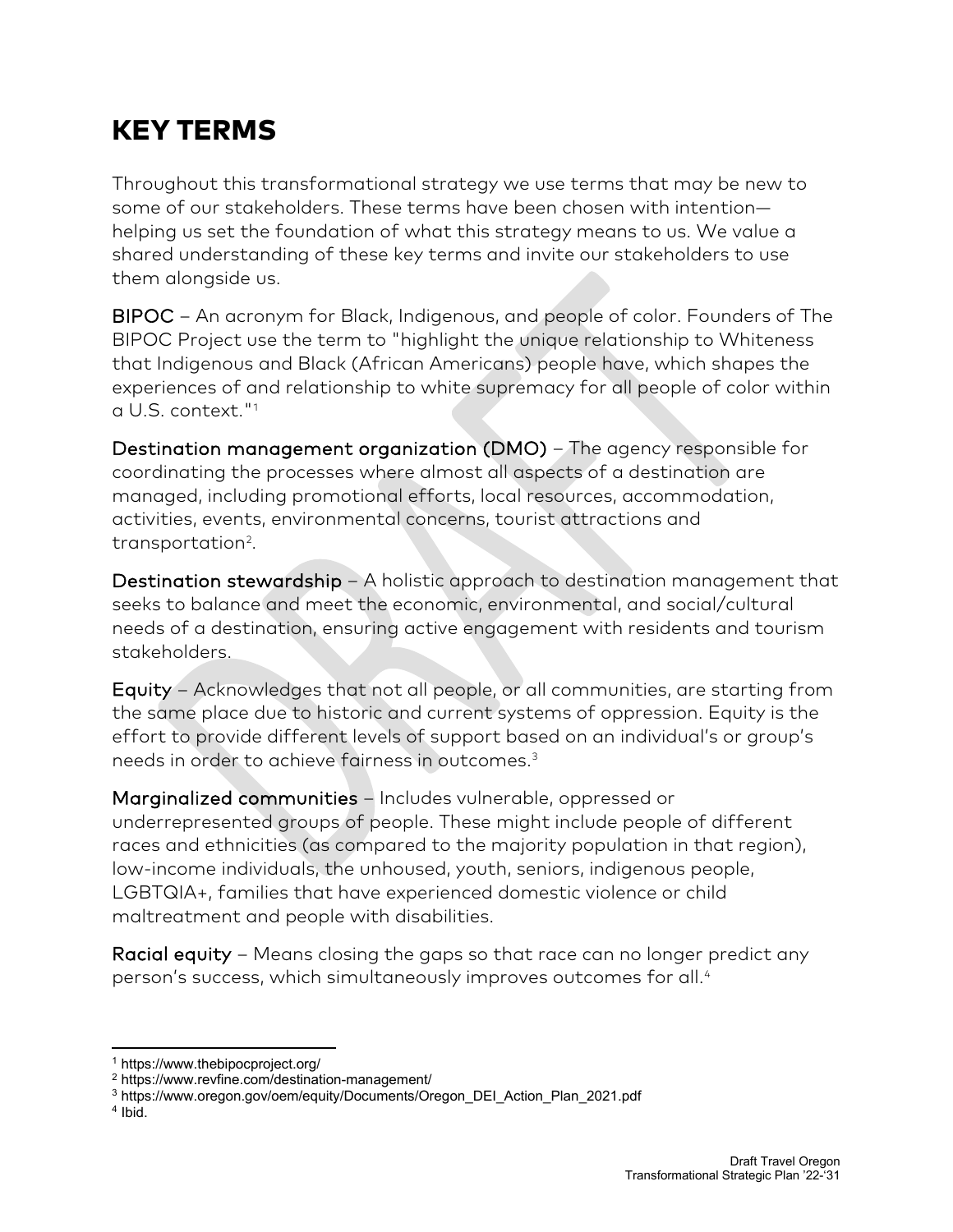Racism - A belief or doctrine that inherent differences among the various human racial groups determine cultural or individual achievement, usually involving the idea that one's own race is superior and has the right to dominate others or that a particular racial group is inferior to the others.<sup>[5](#page-6-0)</sup>

RDMO – Oregon is divided into seven tourism regions. Each region has identified a DMO to act as its regional destination management organization (RDMO), which is recognized by Travel Oregon and is statutorily required to submit regional plans for use of state dollars for the Regional Cooperative Tourism Program. [6](#page-6-1)

Regenerative tourism – A concept related to the Seventh Generation Principle, which comes from the Haudenosaunee Confederacy.t<sup>[7](#page-6-2)</sup> Decisions are made after weighing the consequences for people seven generations into the future. The focus is on renewal and restoration rather than on sustaining the current state.

Stakeholder – In Oregon tourism this includes both visitors and residents, as well as regional and local DMOs, the nine federally recognized tribes, tourism-related businesses and workforce, non-profits, natural resource management agencies (local, state, federal) and more.

<span id="page-6-0"></span><sup>5</sup> https://www.oregon.gov/oem/equity/Documents/Oregon\_DEI\_Action\_Plan\_2021.pdf

<span id="page-6-1"></span><sup>6</sup> https://industry.traveloregon.com/resources/tourism-in-oregon/destination-management-organizations/

<span id="page-6-2"></span><sup>7</sup> https://www.haudenosauneeconfederacy.com/values/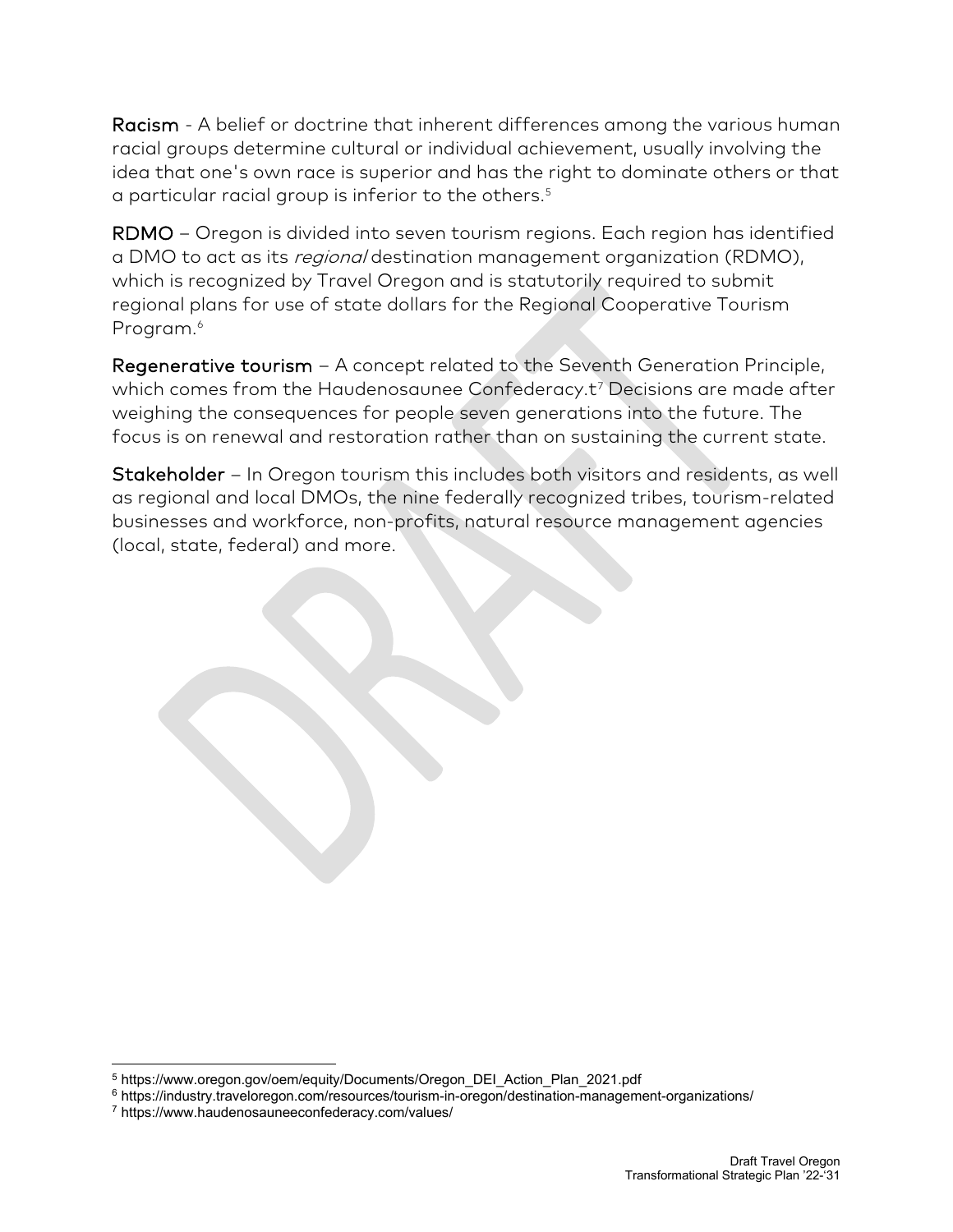# WHAT IS THE TRANSFORMATIONAL STRATEGY?

To transform is the process of dramatic change. To call this a Travel Oregon transformational strategy is not an overstatement. It designed as a high-level, 10-year strategy—one that is a crucial response to adapt our mission to meet the most timely and significant opportunities and needs of our residents, industry and visitors.

This strategy presents an ambitious and necessary vision for tourism in Oregon – one that reaches beyond our typical purview and includes long-range outcomes. These outcomes are strategically labeled Racial Equity Outcomes in support of the state's vision to "Build a more equitable Oregon where everyone has the opportunity to thrive and everyone's voice is heard."[8](#page-7-0)

To achieve the vision and outcomes set forth in this transformational strategy we must not only deploy efficient and well-designed internal structures and processes, but we must also grow and evolve our relationships with residents, the industry and visitors. To guide this journey, we have established core values and lenses to root us in our focus and provide a strong foundation to align our actions and decisions, alongside our stakeholders.



<span id="page-7-0"></span><sup>8</sup> https://www.oregon.gov/oem/equity/Documents/Oregon\_DEI\_Action\_Plan\_2021.pdf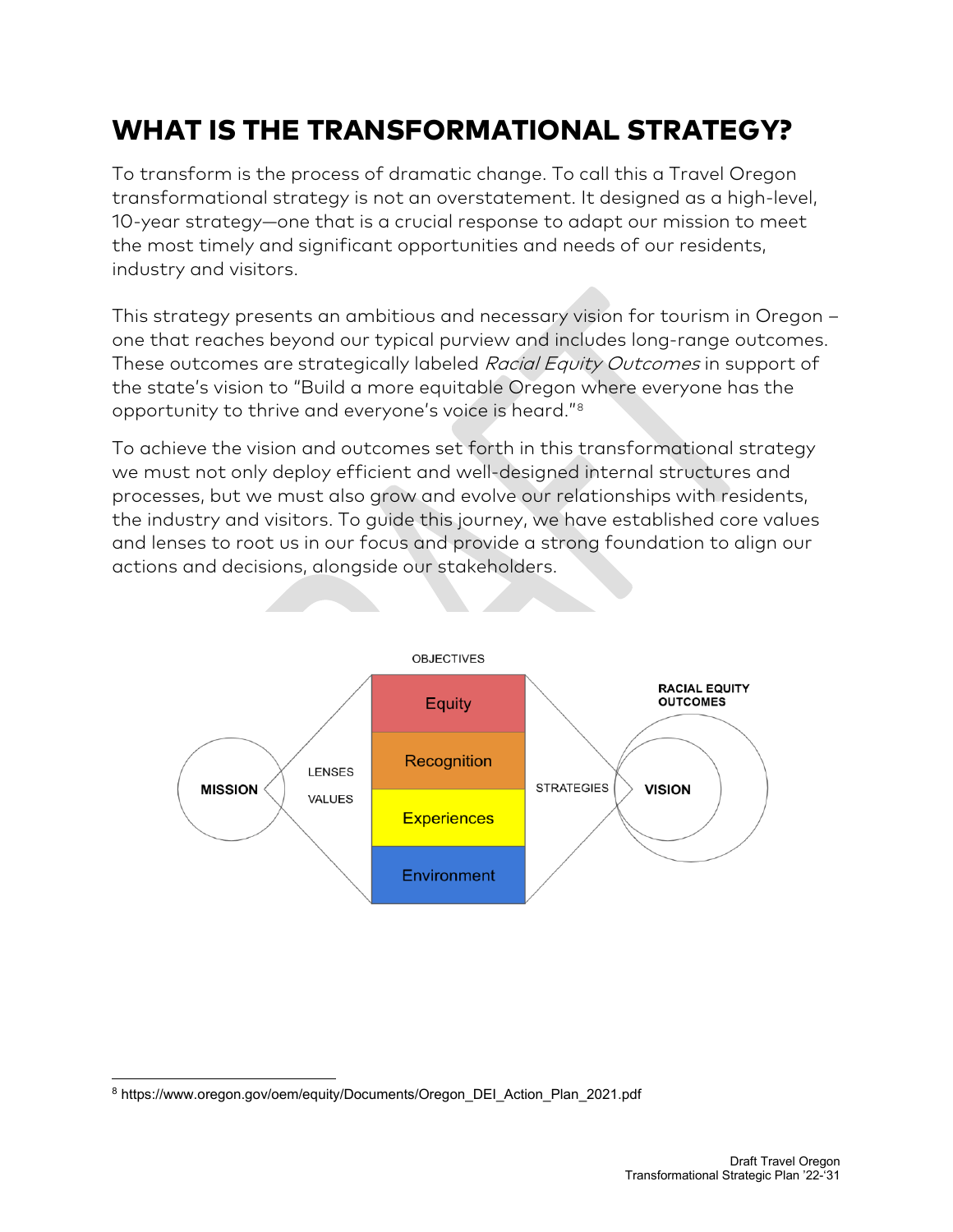# RACIAL EQUITY OUTCOMES

- 1. Racial equity is achieved for all Oregonians along indicators of wellness including education, housing, economics, criminal justice, health, and a sense of belonging.
- 2. Racial equity exists for all visitors in their travel choices and in their sense of safety, well-being, and belonging.
- 3. Racial equity exists in Travel Oregon's contracting, hiring, retention, and promotion.
- 4. Racial equity is achieved in tourism industry contracting, employees, and business ownership.

### VISION

Oregonians and visitors are acting on a common purpose to steward the environment, advance equity and prosperity for all, and respect the diversity of our experiences and cultures.

### MISSION

Travel Oregon works to create statewide equity, stewardship, and wellbeing alongside our stakeholders by optimizing visitation, investing in communities and strengthening the resiliency of the tourism industry.

# CORE VALUES

Integrity: Our words match our actions. We measure the impact of our work, celebrate successes, adapt and change course when necessary, and continually improve together.

Equity: We lead through a lens of racial equity and commit to making systemic changes, so Oregon is a more equitable place to live and visit.

Community: We celebrate the people, cultures, and places of Oregon. We nurture our relationships with colleagues, the tourism industry, and local communities as we collaborate to make better Oregon experiences.

Stewardship: We lead through a lens of destination stewardship to build resiliency for a regenerative future.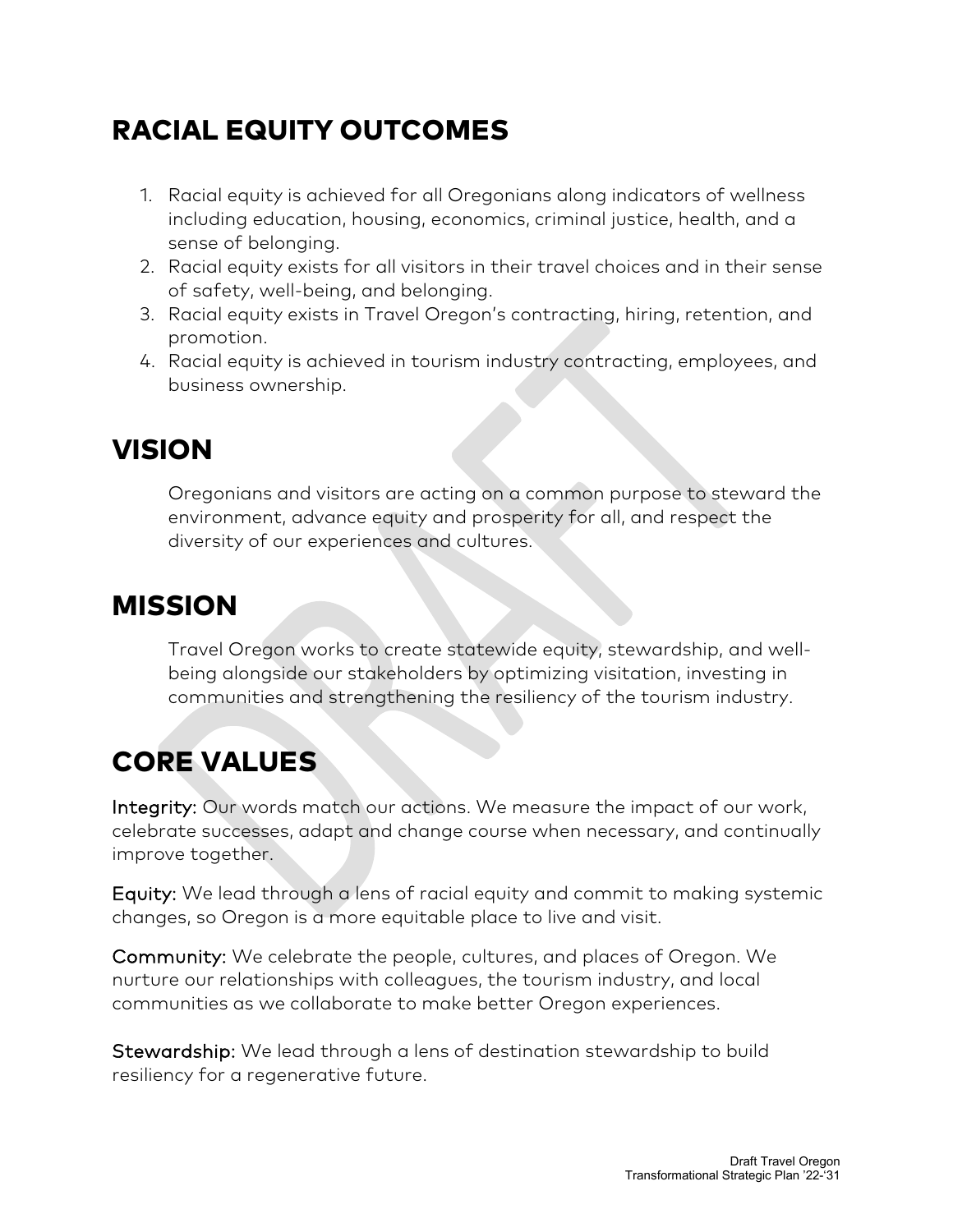### LENSES



We have adopted two lenses, in alignment with the United Nations 17 Sustainable Development Goals (UN SDGs)<sup>[9](#page-9-0)</sup> and the State of Oregon Diversity, Equity and Inclusion Action Plan<sup>[10](#page-9-1)</sup>, to guide our decisions, programming and actions in a consistent and intentional way.

Applying these lenses to all of our work is critical to the accountability of our transformational strategy over the next decade. As we strengthen our ability to apply these lenses, we aim to support our stakeholders in using this strategic tool as well—to collaboratively align and transform Oregon's tourism industry.

#### **Racial Equity Lens**

Travel Oregon will apply a Racial Equity Lens to all of our work. To apply this lens, we must ask:

- What are the racial inequities that exist related to this work?
- How might decisions around this work contribute to racial inequities and/or racial equities?
- Who benefits from this decision? Who will be burdened by it?
- How might unintended consequences that contribute to racial inequities be mitigated as the decision is made and implemented?

#### **Destination Stewardship Lens**

Travel Oregon will apply a Destination Stewardship Lens to all of our work. To apply this lens, we must ask:

- Does this work balance and meet the economic, environmental and social/cultural needs of a destination, focusing on long-term livability and well-being?
- What are the consequences of this work for the people living seven generations into the future? Have the decisions been made after weighing those consequences?
- Have residents and stakeholder been involved in an inclusive way informing, validating and co-creating the management of the destination, including promotional efforts, accommodations, transportation and more.

<span id="page-9-1"></span><span id="page-9-0"></span><sup>9</sup> https://sdgs.un.org/goals

<sup>10</sup> https://www.oregon.gov/oem/equity/Documents/Oregon\_DEI\_Action\_Plan\_2021.pdf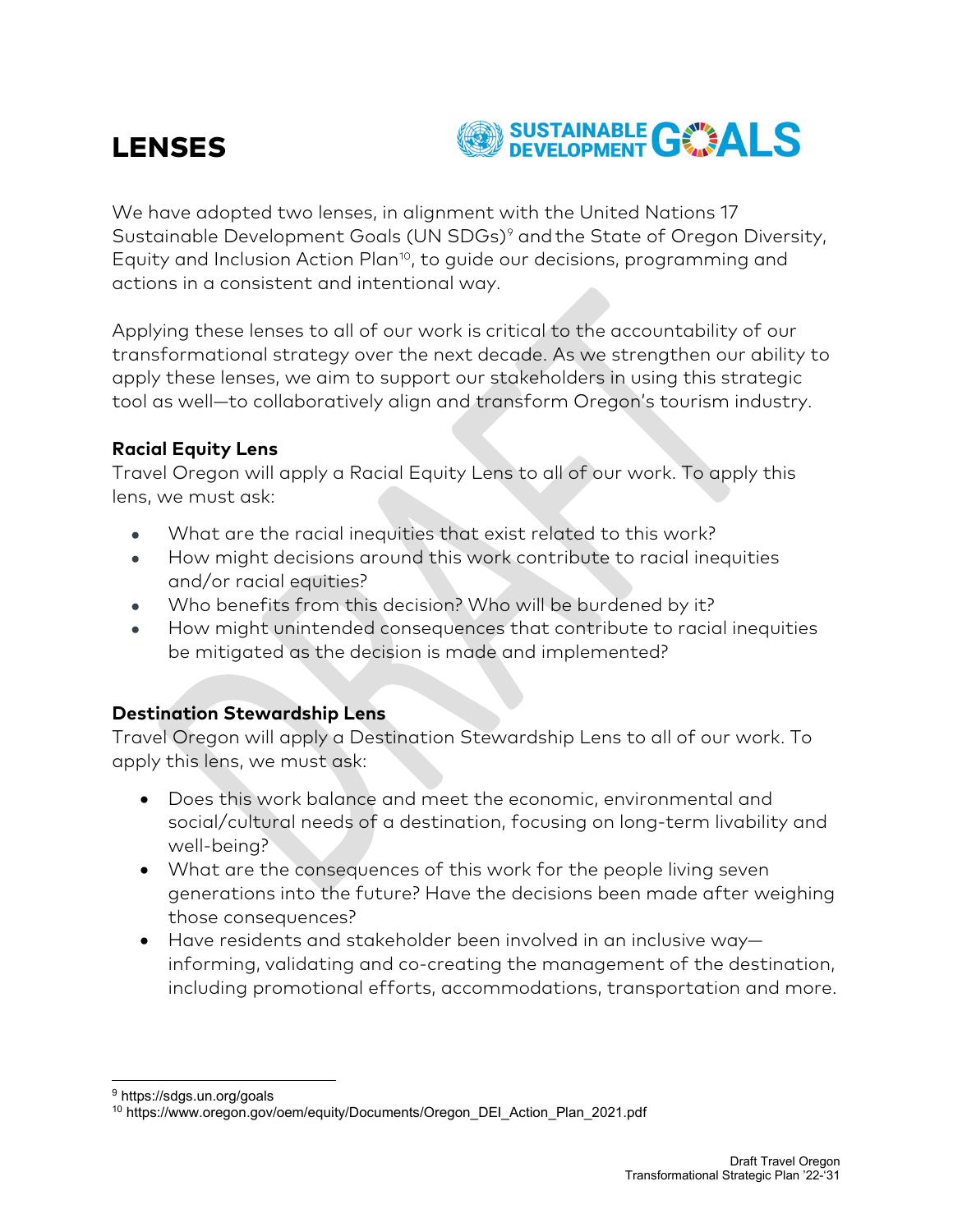# WHY THIS STRATEGY?

Centering the needs and desires of our stakeholders was a priority in building this strategy. Over an 18-month process beginning in late 2020, we hosted surveys, listening sessions, interviews and focus groups. Through this process we engaged nearly 2,000 Oregonians representing regional and local DMOs (including OTC staff/commissioners), tourism-related businesses and workforce, non-profits and government agencies – paying particular attention to the voices of BIPOC communities who have been marginalized by the tourism industry. $^{\text{\tiny{11}}}$  $^{\text{\tiny{11}}}$  $^{\text{\tiny{11}}}$ 

#### The three focus areas stakeholders prioritized included:

- 1. Societal: Overturning racism and social inequities with an emphasis on community livability and well-being.
- 2. Environmental: Mitigating impacts of the climate crisis with a priority on wildfires; reducing high visitation challenges.
- 3. Economic: Recovering from the global pandemic with a focus on workforce resiliency.

<span id="page-10-0"></span><sup>11</sup> https://industry.traveloregon.com/about/strategic-plan/2021-2025-transformational-strategic-planning/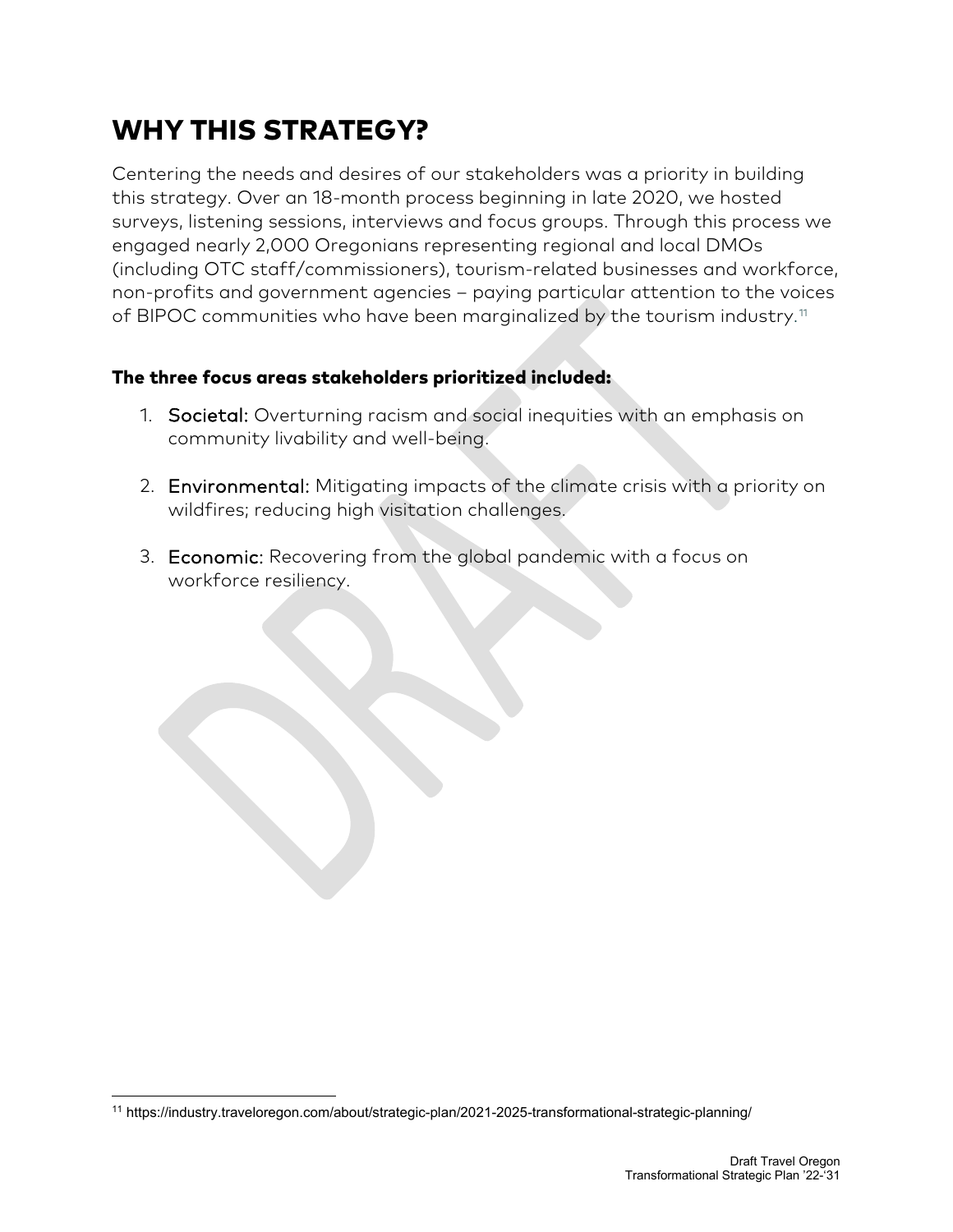# KEY PERFORMANCE INDICATORS

These KPIs align with each objective and provide quantifiable measures of Oregon's tourism performance and impacts statewide, regionally and by race.

- 1. Racial diversity of tourism industry (including OTC staff/commissioners) and visitors.
- 2. Visitor and resident sentiment.
- 3. Socio-economic impacts of tourism (including workforce earnings).
- 4. Carbon footprint of tourism.

# **OBJECTIVES**

These four interconnected objectives will bring our mission to life – helping to us to reach our vision and outcomes.

- 1. Oregon is striving to be a place of equity.
- 2. Oregon is recognized as a flourishing destination.
- 3. Oregon delivers remarkable experiences.
- 4. Oregon respects the natural environment.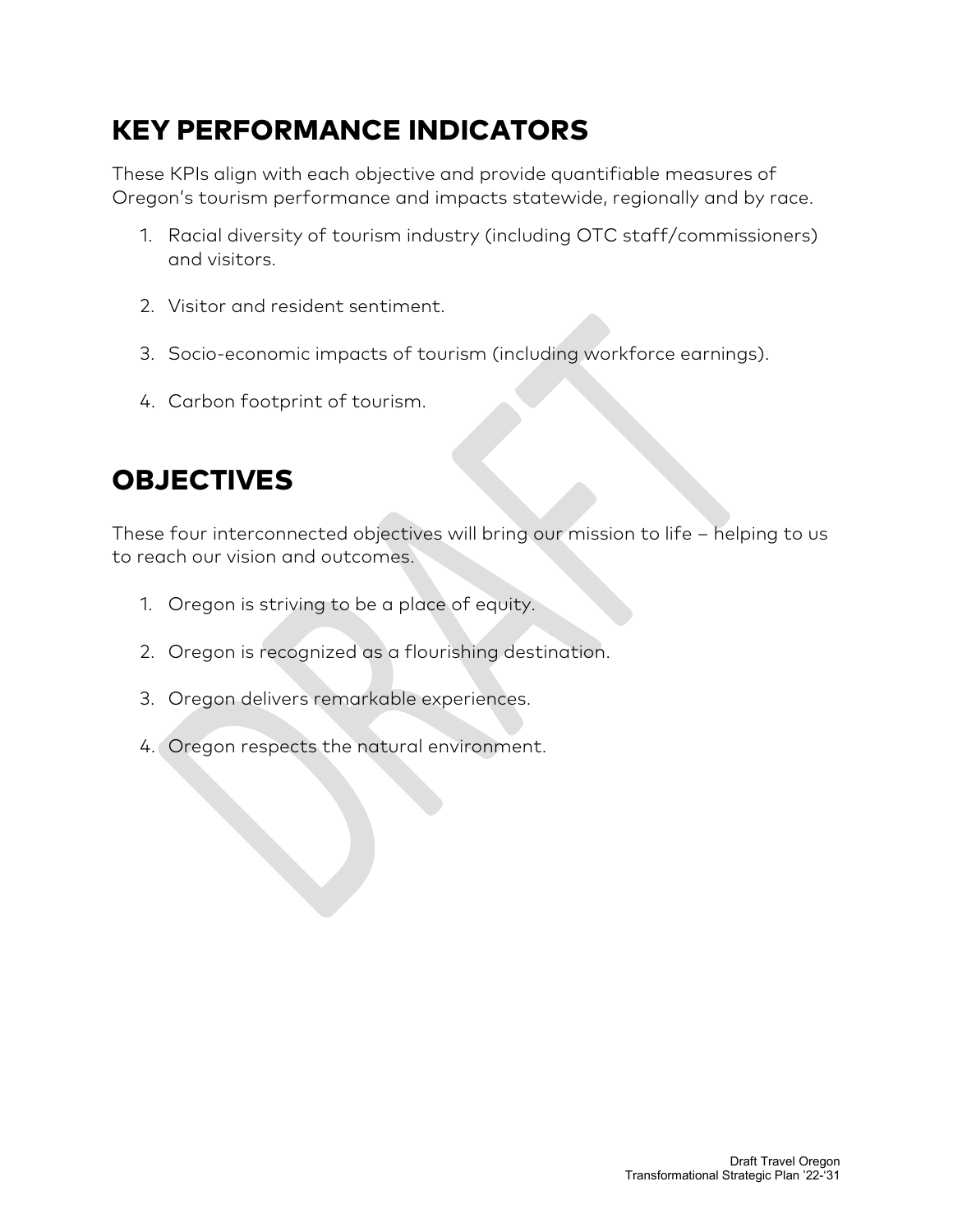### OBJECTIVE 1: Oregon is striving to be a place of equity.

Oregon's tourism industry is contributing to overturning systemic inequities that harm marginalized communities, particularly BIPOC.



This objective makes progress toward UN SDGs:

- Decent Work and Economic Growth: Promote sustained, inclusive and sustainable economic growth, full and productive employment and decent work for all.
- Peace, Justice, and Strong Institutions: Promote peaceful and inclusive societies for sustainable development, provide access to justice for all and build effective, accountable and inclusive institutions at all levels.

- 1. Increase awareness of and advocate for social equity within Oregon's tourism workforce (e.g., housing, earnings, education).
- 2. Foster deep relationships with and elevate the voices of BIPOC, including Oregon's nine federally recognized tribes, as well as LGBTQIA+ and other marginalized communities.
- 3. Provide the tourism industry with opportunities to better understand how tourism impacts racial inequities and how to apply the Racial Equity Lens to their work.
- 4. Integrate diversity, equity and inclusion into programming, guidelines, budgeting, contracting, and employee hiring and trainings to shift agency culture to one of transparency and accountability.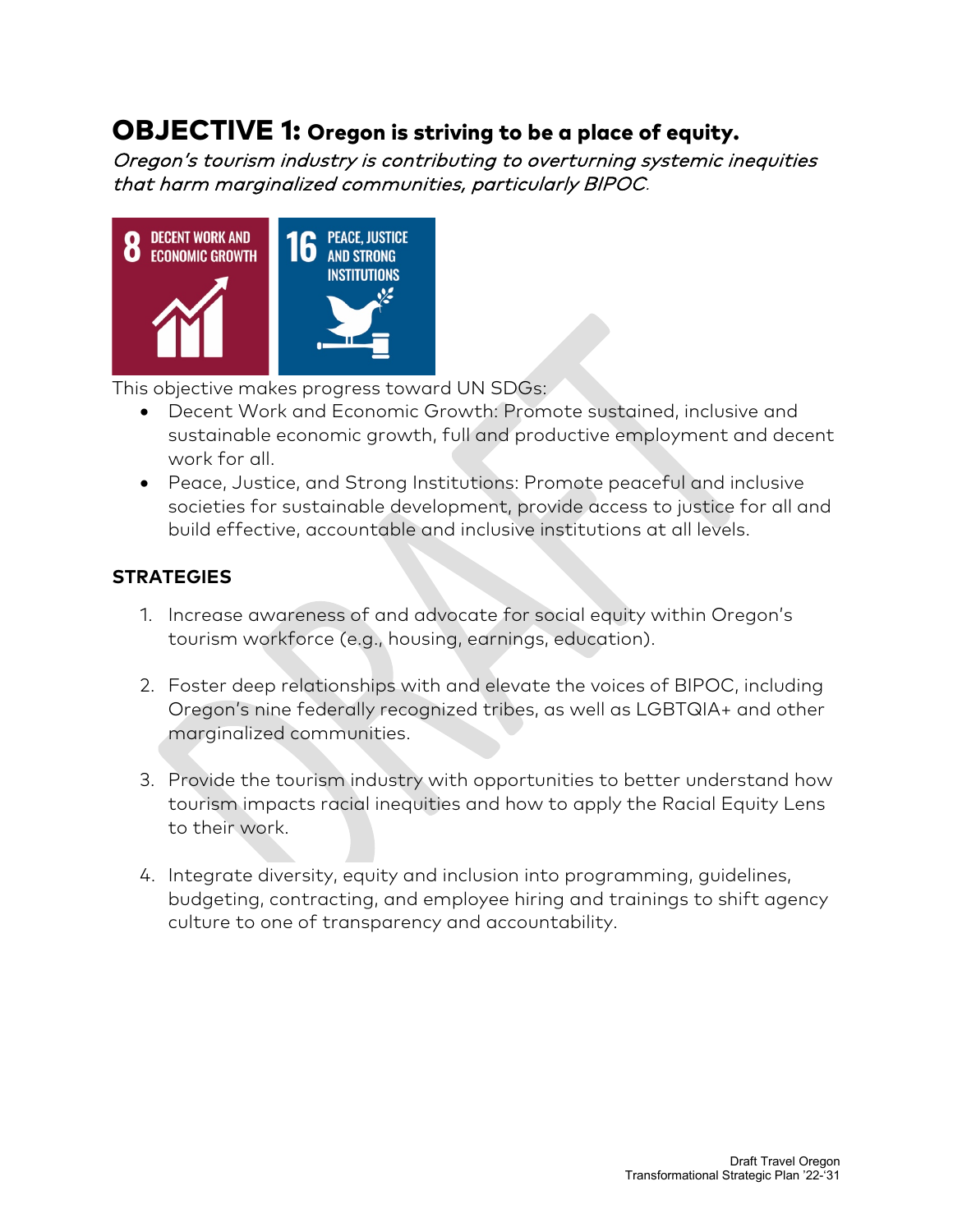### OBJECTIVE 2: Oregon is recognized as a flourishing destination.

Oregon leaves positive and lasting impacts on people's lives.



This objective makes progress toward UN SDG:

• Good Health and Well-being: Ensure healthy lives and promote well-being for all at all ages.

- 1. Build recognition of the value of tourism to improve perception and increase advocacy among industry workforce, residents and policymakers.
- 2. Tell authentic, honest stories that accurately reflect the historic and present intersecting identities and cultures of Oregon's communities.
- 3. Leverage Oregon's brand by engaging broader audiences that are inclusive of Oregon's diverse cultures, people and places.
- 4. Create flexible, targeted promotions that address visitor pressures dispersing visitation and economic impacts— by focusing on visitor passions and market research/trends.
- 5. Align and support communications across the tourism industry to improve visitor behaviors and experiences with timely information, responsible recreation practices and respect for all communities.
- 6. Expand opportunities for residents and tourism stakeholders to actively engage and collaborate in destination management processes; provide timely feedback loops.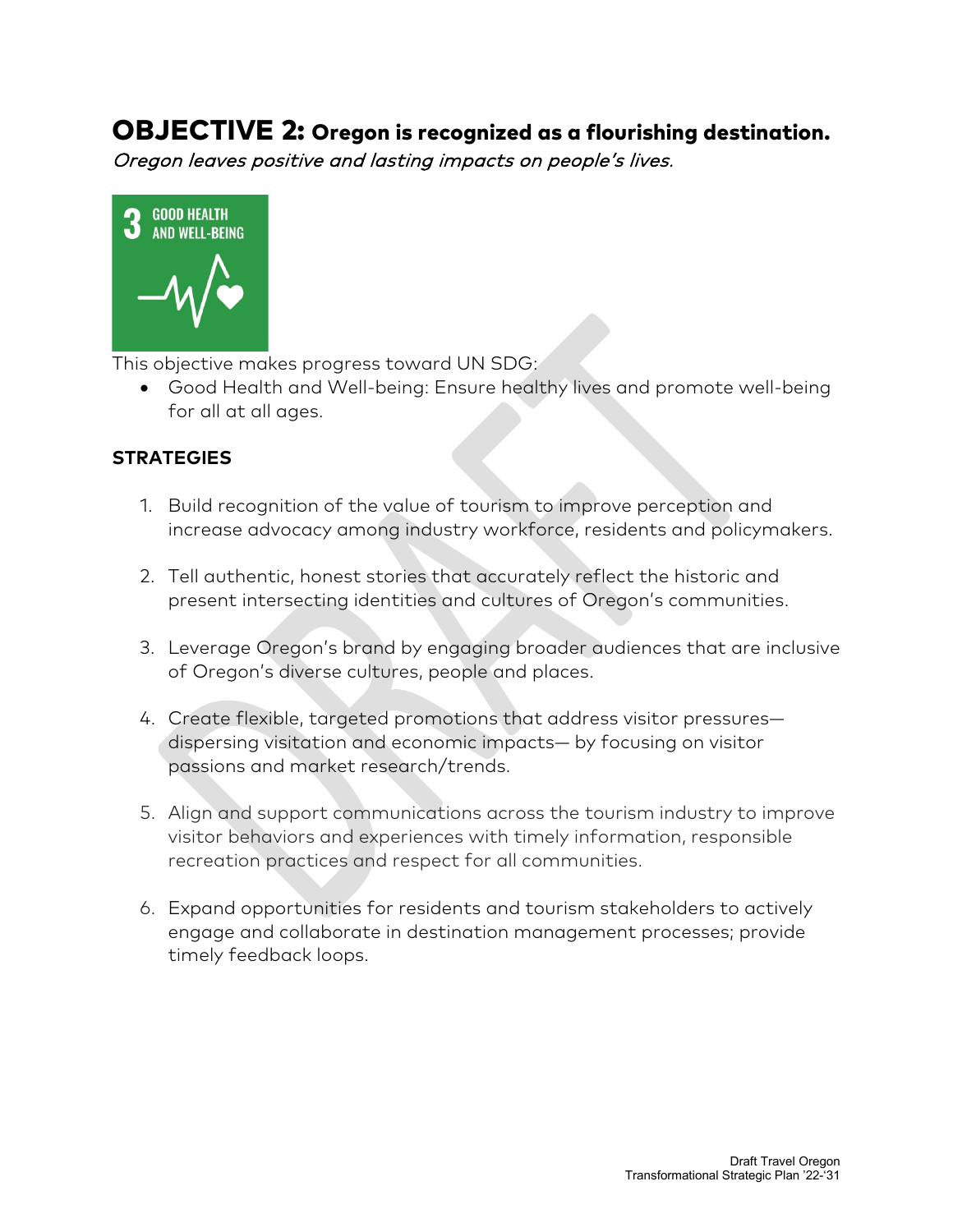### OBJECTIVE 3: Oregon delivers remarkable experiences.

Oregon is a thriving place to live and visit.



This objective makes progress toward UN SDGs:

- Industry, Innovation, and Infrastructure: Build resilient infrastructure, promote inclusive and sustainable industrialization, and foster innovation.
- Sustainable Cities and Communities: Make cities and human settlements inclusive, safe, resilient and sustainable.

- 1. Improve existing, and support the development of, inclusive and safe tourism-related facilities and tourism products (e.g., visitor experiences, tour offerings, attractions, public spaces) to better serve marginalized communities.
- 2. Stimulate and bolster regenerative tourism business and product development opportunities that provide visitors with immersive Oregon experiences, particularly in rural communities and tribal lands.
- 3. Reduce high visitation pressures and increase community livability by investing in the development of niche tourism product that is based on growing visitor demand and Oregon's competitive advantage (e.g., outdoor recreation, culinary, agritourism, arts and culture).
- 4. Provide resources and assistance to tourism-related businesses, organizations and communities that are experiencing, or have recently experienced, crises (e.g., wildfires, extreme heat, global pandemic, houselessness).
- 5. Utilize partnerships to advance educational and career opportunities to develop, attract and retain tourism workforce.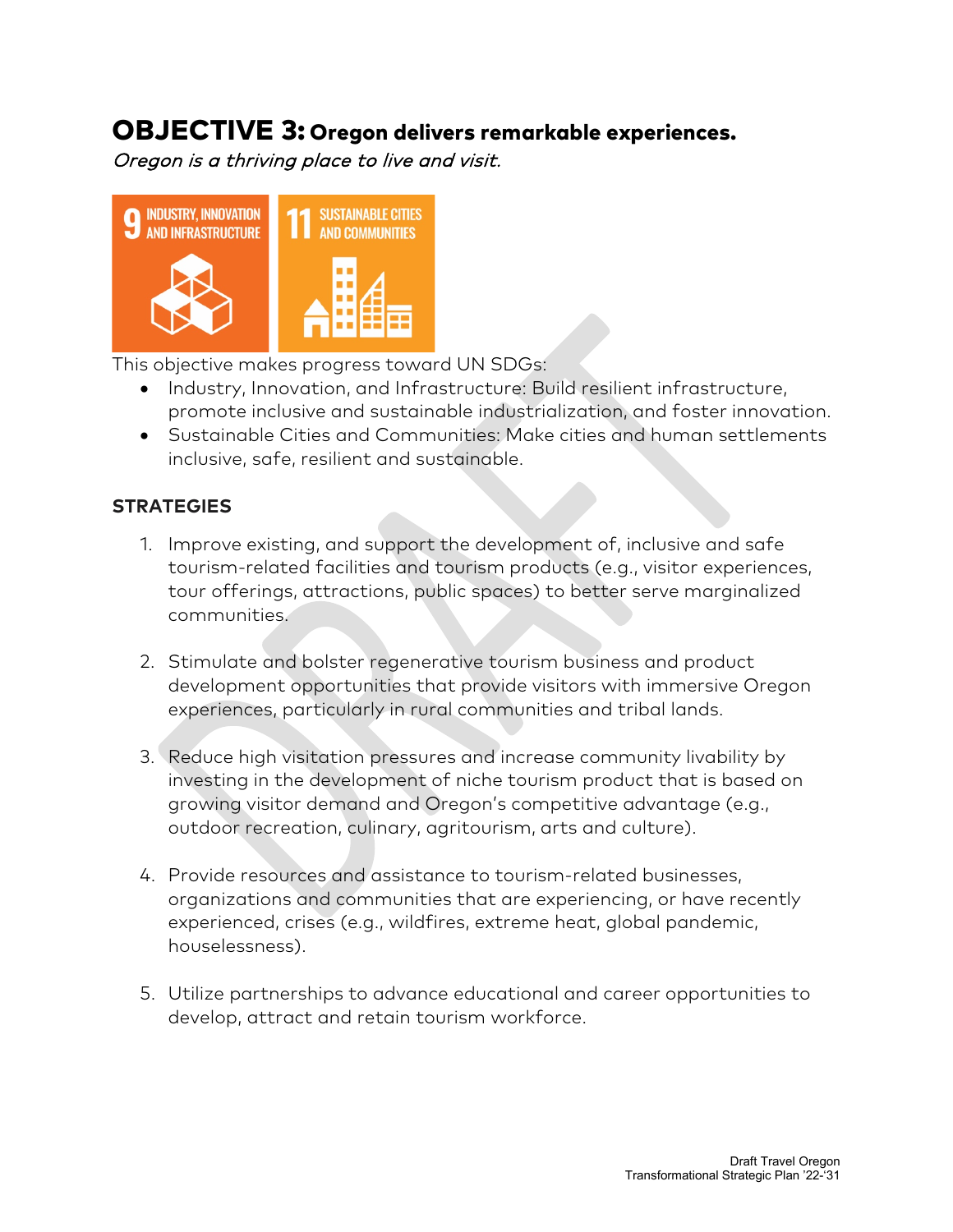### OBJECTIVE 4: Oregon respects the natural environment.

Oregon's tourism industry is working towards a regenerative future.



This objective makes progress toward UN SDGs:

- Responsible Consumption and Production: Ensure sustainable consumption and production patterns.
- Climate Action: Take urgent action to combat climate change and its impacts.

- 1. Create and implement a climate action plan to reduce tourism industry carbon emissions.
- 2. Partner with and support public resource management agencies (local, state, federal) to mitigate visitor impacts on public lands and waterways.
- 3. Provide the tourism industry with opportunities to better understand how tourism impacts the climate crisis, livability and well-being, and how to apply the Destination Stewardship lens to their work.